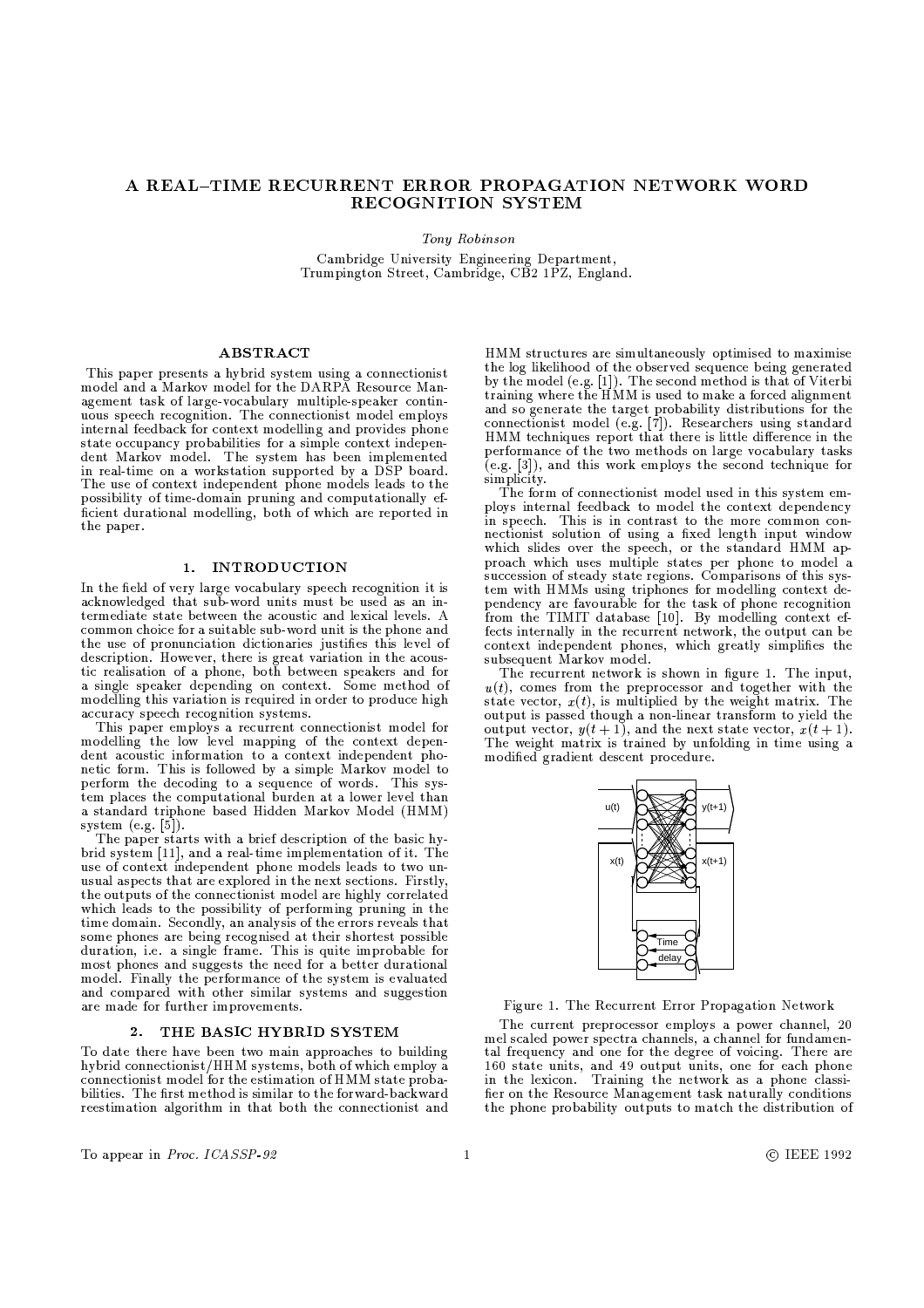phones in the database. However, a grammar that well models this database will also generate this distribution of phones, and so, following [7], the phone probabilities out-<br>put by the network are divided by their prior probabilities of occurrence when doing word recognition.

The speaker dependent part of the Resource Management database [9] was used in a multiple-speaker mode. Of the 12 speakers in the database, the first 500 sentences from each speaker were used for training and the last 100 for testing. There are 894 unique words in the training data, and 392 in the test data. In the test data, 74 of the words do not occur in the training data.

An initial segmentation was achieved using a recogniser trained on the TIMIT database. This was then refined by retraining and using forced alignment to get a better set<br>of phone boundaries. Each training cycle took 32 passes of the training data to converge. After three cycles the word error rate stabilised to the values given in table 1.

| perp. | correct | ins"    |       | $de^{\text{m}}$ | errors  |
|-------|---------|---------|-------|-----------------|---------|
|       | -78.1%  | 3.2%    | 16.0% | 5.9%            | 25.1%   |
| 60    | 94.6%   | $1.4\%$ | 3.5%  | 1.9%            | $6.8\%$ |

#### Table 1. Baseline results

#### 3. A REAL-TIME IMPLEMENTATION

The system described above has been implemented on a SparcStation II with a DSP32C SBus board. The DSP performs all the processing up to the point of the estimation of the phone state occupancy probabilities, which are then parsed to the word level by the UNIX host.

Compared to triphone based large vocabulary HMM architectures, the use of context independent network outputs requires relatively little computation to calculate the phone state occupancy probabilities. Moreover, the largest task is that of the forward pass of the recurrent network, which is mainly repeated multiply and accumulate operations. As such, the bottom end is well suited to implementation on a single DSP. The network has 38,456 weights, each of which occupy 32 bits as floating point values, so the storage space required is not excessive. Use of the DSP32C digital signal processor has allowed a complete implementation of the preprocessor and network in real time with the standard 16ms frame rate.

In this paper, the real-time recogniser uses a standard Viterbi decoder without employing any pruning. A tree structured dictionary with one entry for each of the 975 unique pronunciations has 3043 unique states with no grammar. The log probabilities for each state can be accumulated in real time on an unloaded SparcStation II. Currently, backtracking is performed when more than 128ms of silence have been detected, which in practice on the Resource Management database is always at the end of a word and often at the end of a sentence.

It is expected that the speed improvements gained by<br>pruning the search space will be more than enough to allow an optional silence at the end of each word and the use of the standard word-pair grammar. The remainder of the paper presents results for these recogniser configurations by storing the output probabilities for later parsing.

#### 4. TIME DOMAIN PRUNING

Several authors have proposed a variable frame rate acoustic analysis for speech recognition. Often the motivation<br>has been a reduction in the overall computation requirements, although in some cases it can also lead to improved recognition accuracy [8]. This section proposes a variable frame rate approach at the next level up from the acoustic level, that of probabilistic state segmentation.



Figure 2. Example output with boundary pruning

Figure 2 shows the phone state occupancy probabilities as the output from the recurrent network for the short test sentence "list group names" (speaker bef, sentence sr507). Time is displayed along the horizontal axis and each of the 49 phones on the vertical axis. Several steady state regions can be identified where several consecutive frames have a near unity estimated state occupancy probability for one

phone, and near zero probabilities for the remainder.<br>In a standard Viterbi search, phone boundaries are proposed at every frame. However, boundaries in the middle<br>of the steady state periods will only exist with very low probability, and this can be used as the basis for a prelimihostinary, and this can be used as the basis for a premiin<br>nary segmentation. To be useful to a real-time system, this<br>segmentation should be computed with minimum delay.

If the assumption is made that observations between two proposed boundaries are independent then equation 1 can be used to calculate the probability that the model remains in any one phone state for the whole segment. The product of the state occupancy probabilities for a specific phone gives the probability of being in that phone state for the whole segment, and by summing the result over all phones gives the probability of being in any phone state for the whole segment. In practice, the original independence assumption is false, so leading to an under-estimate. Use of the self-loop probabilities may give better segmententation.

$$
P_t^{t+T} = \sum_{i} \prod_{n=t}^{t+T} y_i(n) \tag{1}
$$

This equation can be used to recursively define a series of boundaries,  $B(n)$ , such that within any one segment no value of  $P_t^{t+T}$  is less than some threshold value,  $P_{\min}$ .

$$
B(0) = 0 \tag{2}
$$

$$
B(n+1) = B(n) + T \tag{3}
$$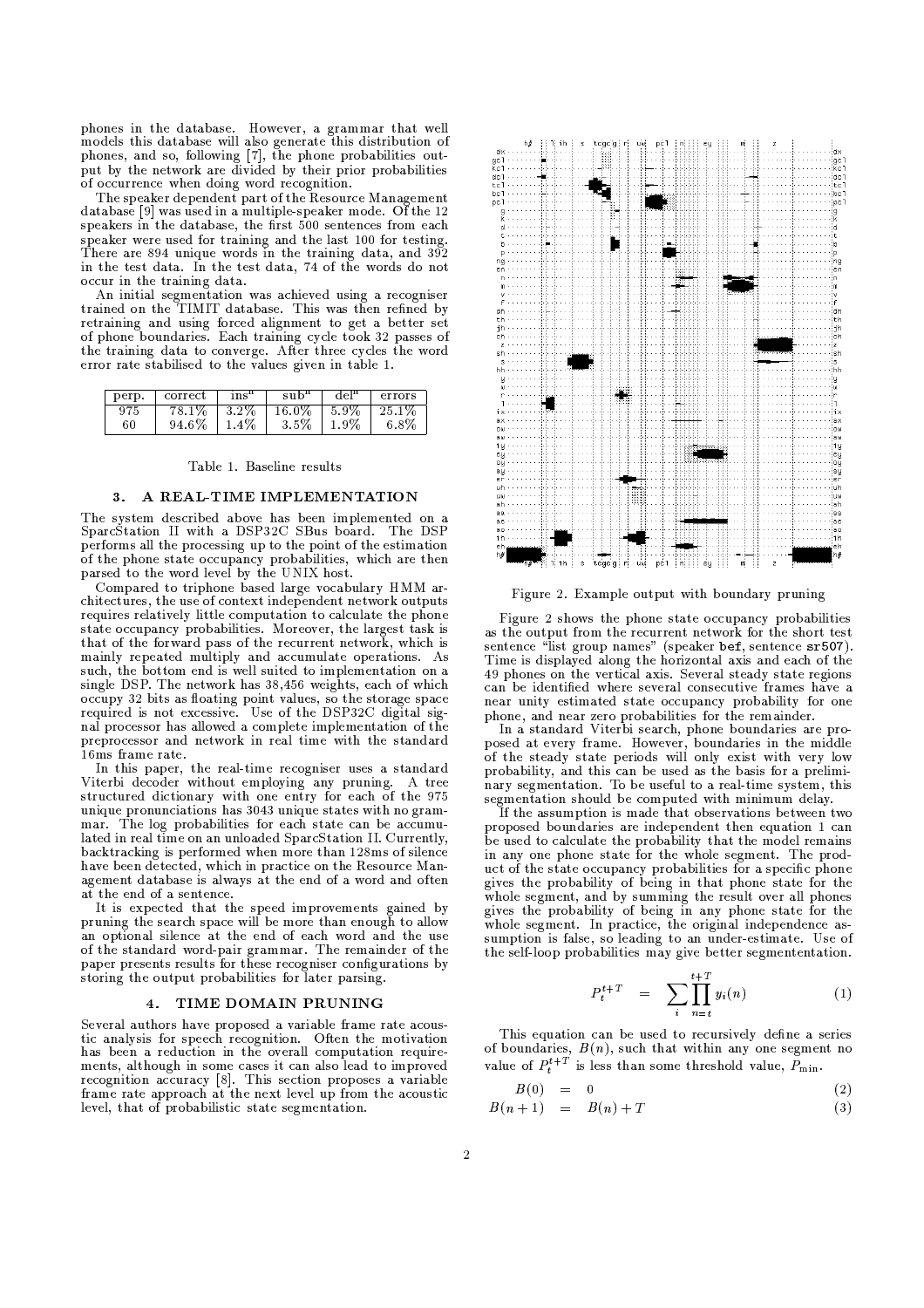such that 
$$
P_{B(n)}^{B(n)+T} \geq P_{\min} > P_{B(n)}^{B(n)+T+1}
$$

 $\mathbb{R}$  and  $\mathbb{R}$  are defined by  $\mathbb{R}$  . The change of  $\mathbb{R}$  is a change of  $\mathbb{R}$ . The state of the state of the state of the state of the state of the state of the state of the state of the state of the state of the state of the state of the state of the state of the state of the state of the state o  $\mathcal{H}$  , and a set of the contract of the contract of the contract of the contract of the contract of the contract of the contract of the contract of the contract of the contract of the contract of the contract of the c  $\blacksquare$ . The contract of the contract of the contract of the contract of the contract of the contract of the contract of the contract of the contract of the contract of the contract of the contract of the contract of the contrac BIN 
@D )&H-)O;@D @)([ID)HH& CHJ )(CV  $\mathbf{B}$  and  $\mathbf{A}$  and  $\mathbf{B}$  and  $\mathbf{A}$  and  $\mathbf{A}$  and  $\mathbf{A}$  and  $\mathbf{A}$  and  $\mathbf{A}$  and  $\mathbf{A}$  and  $\mathbf{A}$  and  $\mathbf{A}$  and  $\mathbf{A}$  and  $\mathbf{A}$  and  $\mathbf{A}$  and  $\mathbf{A}$  and  $\mathbf{A}$  and  $\mathbf{A}$  and  $\mathbf{B}$  and  $\mathbf{B}$  and  $\mathbf{C}$  and  $\mathbf{C}$  and  $\mathbf{C}$  and  $\mathbf{C}$  and  $\mathbf{C}$  and  $\mathbf{C}$  and  $\mathbf{C}$  and  $\mathbf{C}$  and  $\mathbf{C}$  and  $\mathbf{C}$  and  $\mathbf{C}$  and  $\mathbf{C}$  and  $\mathbf{C}$  and  $\mathbf{C}$  and  $\mathbf{C}$  and

$$
y_i'(n) = a_i^{B(n+1)-B(n)-1} \prod_{t=B(n)}^{B(n+1)-1} y_i(t) \qquad (4)
$$

threshold  $P_{\min}$ . Table 2 and figure 3 present the percent- $\blacksquare$  ) and ) are defined as a set of the set of the set of the set of the set of the set of the set of the set of the set of the set of the set of the set of the set of the set of the set of the set of the set of the se age error for the no grammar and word pair grammar cases with the degree of pruning. For an increase in the number  $\alpha$  , and the transition of the state of the state of  $\alpha$  $\overline{\phantom{a}}$  and  $\overline{\phantom{a}}$  and  $\overline{\phantom{a}}$  $\mathcal{L}$  , and the contract of the contract of the contract of the contract of the contract of the contract of the contract of the contract of the contract of the contract of the contract of the contract of the contract o  $\overline{a}$  ,  $\overline{a}$  ,  $\overline{a}$  ,  $\overline{a}$  ,  $\overline{a}$  ,  $\overline{a}$  ,  $\overline{a}$  ,  $\overline{a}$  ,  $\overline{a}$  ,  $\overline{a}$  ,  $\overline{a}$  ,  $\overline{a}$  ,  $\overline{a}$  ,  $\overline{a}$  ,  $\overline{a}$  ,  $\overline{a}$  ,  $\overline{a}$  ,  $\overline{a}$  ,  $\overline{a}$  ,  $\overline{a}$  ,  $\blacksquare$  ) and a solution of the contract of the contract of the contract of the contract of the contract of the contract of the contract of the contract of the contract of the contract of the contract of the contract of th  $\blacksquare$  and  $\blacksquare$  . The set of the set of the set of the set of the set of the set of the set of the set of the set of the set of the set of the set of the set of the set of the set of the set of the set of the set of the largely independent of the speed advantages gained by the use of a standard beam search pruning technique.

| $F_{\min}$ | speed-up | no grammar | grammar |
|------------|----------|------------|---------|
| 1.00       | 1.00     | $25.1\%$   | 6.8%    |
| 0.81       | 1.50     | 25.2%      | 6.9%    |
| 0.53       | 1.99     | 25.1%      | 7.3%    |
| 0.40       | 2.35     | 25.4%      | 7.5%    |
| 0.25       | 2.96     | 25.7%      | 8.3%    |
| 0.10       | 3.86     | 28.5%      | 14.1%   |

 $\mathbb{R}$  and  $\mathbb{R}$  and  $\mathbb{R}$  and  $\mathbb{R}$  and  $\mathbb{R}$  and  $\mathbb{R}$  and  $\mathbb{R}$  and  $\mathbb{R}$  and  $\mathbb{R}$  and  $\mathbb{R}$  and  $\mathbb{R}$  and  $\mathbb{R}$  and  $\mathbb{R}$  and  $\mathbb{R}$  and  $\mathbb{R}$  and  $\mathbb{R}$  and  $\mathbb{R}$  and



Figure 3. Time domain pruning with no grammar and with the word-pair grammar

### 5. MINIMUM STATE DURATIONS

 $\tau$  and  $\tau$  and  $\tau$  is the contract of  $\tau$  is the contract of  $\tau$  in  $\tau$  . The contract of  $\tau$  $\blacksquare$  ) and  $\blacksquare$  . The contraction of the contraction of the contraction of the contraction of the contraction of the contraction of the contraction of the contraction of the contraction of the contraction of the contr  $\mathcal{L} = \mathcal{L} = \mathcal{L} = \mathcal{L} = \mathcal{L} = \mathcal{L} = \mathcal{L} = \mathcal{L} = \mathcal{L} = \mathcal{L} = \mathcal{L} = \mathcal{L} = \mathcal{L} = \mathcal{L} = \mathcal{L} = \mathcal{L} = \mathcal{L} = \mathcal{L} = \mathcal{L} = \mathcal{L} = \mathcal{L} = \mathcal{L} = \mathcal{L} = \mathcal{L} = \mathcal{L} = \mathcal{L} = \mathcal{L} = \mathcal{L} = \mathcal{L} = \mathcal{L} = \mathcal{L} = \mathcal$  $\sim$  . The state of the state of the state of the state of the state of the state of the state of the state of the state of the state of the state of the state of the state of the state of the state of the state of the st  $\mathcal{L} = \{ \mathcal{L} \mid \mathcal{L} \}$  . The chemical dependence of  $\mathcal{L} = \{ \mathcal{L} \}$  , and  $\mathcal{L} = \{ \mathcal{L} \}$  $\mathbb{R}^2$  and  $\mathbb{R}^2$  . In the contract of the contract of the contract of the contract of the contract of the contract of the contract of the contract of the contract of the contract of the contract of the contract o  $\mathbf{H}$  and  $\mathbf{H}$  by the set of the contract of the contract of the contract of the contract of the contract of the contract of the contract of the contract of the contract of the contract of the contract of the contr  $\blacksquare$  . The set of the contract of the contract of the contract of the contract of the contract of the contract of the contract of the contract of the contract of the contract of the contract of the contract of the contr  $\blacksquare$  and the set of the set of the set of the set of the set of the set of the set of the set of the set of the set of the set of the set of the set of the set of the set of the set of the set of the set of the set of t  $\blacksquare$ 

is the contract of the contract of the contract of the contract of the contract of the contract of  $\mathcal{A}$ matrix and the contract of the contract of the contract of the contract of the contract of the contract of the contract of the contract of the contract of the contract of the contract of the contract of the contract of th L  )(c )(CB ^<^  >n}O9)(B<E)/)7O3@/ID@C[")V  $\blacksquare$  I and  $\blacksquare$  i and  $\blacksquare$  . The latter is the set of  $\blacksquare$  $\blacksquare$  ) and the model of the model of the model of the model of the model of the model of the model of the model of the model of the model of the model of the model of the model of the model of the model of the model of  $\blacksquare$  ), and a contract the contract of the contract of the contract of the contract of the contract of the contract of the contract of the contract of the contract of the contract of the contract of the contract of the  $\blacksquare$  ) (OQ) (CBC ) (CBC ) (CBC ) (CBC ) (CBC ) (CBC ) (CBC ) (CBC ) (CBC ) (CBC ) (CBC ) (CBC ) (CBC ) (CBC ) (CBC ) (CBC ) (CBC ) (CBC ) (CBC ) (CBC ) (CBC ) (CBC ) (CBC ) (CBC ) (CBC ) (CBC ) (CBC ) (CBC ) (CBC ) (CBC the grammar with the length of the minimum state dura- $\blacksquare$  ). And it is a structure of the structure of the structure of the structure of the structure of the structure of the structure of the structure of the structure of the structure of the structure of the structure of  $\blacksquare$  . The contract of the contract of the contract of the contract of the contract of the contract of the contract of the contract of the contract of the contract of the contract of the contract of the contract of the  $\blacksquare$  ) and the contract of the contract of the contract of the contract of the contract of the contract of the contract of the contract of the contract of the contract of the contract of the contract of the contract of  $\blacksquare$  ) and ( ) and ( ) and ( ) and ( ) and ( ) and ( ) and ( ) and ( ) and ( ) and ( ) and ( ) and ( ) and ( ) and ( ) and ( ) and ( ) and ( ) and ( ) and ( ) and ( ) and ( ) and ( ) and ( ) and ( ) and ( ) and ( ) and



. 
(&/>
.)f3W!)(&R)hIL&I )(

 $\mathbb{R}$  . The contract of the contract of the contract of the contract of the contract of the contract of the contract of the contract of the contract of the contract of the contract of the contract of the contract of th

fraction of ecourrences. Self-leap probabilities, as are then  $\overline{\phantom{a}}$  , and  $\overline{\phantom{a}}$  , and  $\overline{\phantom{a}}$  , and  $\overline{\phantom{a}}$  , and  $\overline{\phantom{a}}$  , and  $\overline{\phantom{a}}$  , and  $\overline{\phantom{a}}$  , and  $\overline{\phantom{a}}$  , and  $\overline{\phantom{a}}$  , and  $\overline{\phantom{a}}$  , and  $\overline{\phantom{a}}$  , and  $\overline{\phantom{a}}$  , and  $\overline{\$ calculated by assuming that all occurrences that fall below  $\blacksquare$  . A set of the set of the set of the set of the set of the set of the set of the set of the set of the set of the set of the set of the set of the set of the set of the set of the set of the set of the set of the s  $\blacksquare$  ; and a set of the set of the set of the set of the set of the set of the set of the set of the set of the set of the set of the set of the set of the set of the set of the set of the set of the set of the set of t  $\mathbb{R}$  . The contract of the contract of the contract of the contract of the contract of the contract of the contract of the contract of the contract of the contract of the contract of the contract of the contract of th  $\blacksquare$  ) and the contract of the contract of the contract of the contract of the contract of the contract of the contract of the contract of the contract of the contract of the contract of the contract of the contract of and  $1/16$  of the total number of occurrences (minimum du- $\blacksquare$  ), and the contract of the contract of the contract of the contract of the contract of the contract of the contract of the contract of the contract of the contract of the contract of the contract of the contract of



 $\blacksquare$  , and the state of the state of  $\blacksquare$ 

Figure 6 plots the total number of errors against the  $\blacksquare$  ), and a set of the set of the set of the set of the set of the set of the set of the set of the set of the set of the set of the set of the set of the set of the set of the set of the set of the set of the set of  $\blacksquare$  ) and  $\blacksquare$  . The contract of the contract of the contract of the contract of the contract of the contract of the contract of the contract of the contract of the contract of the contract of the contract of the con